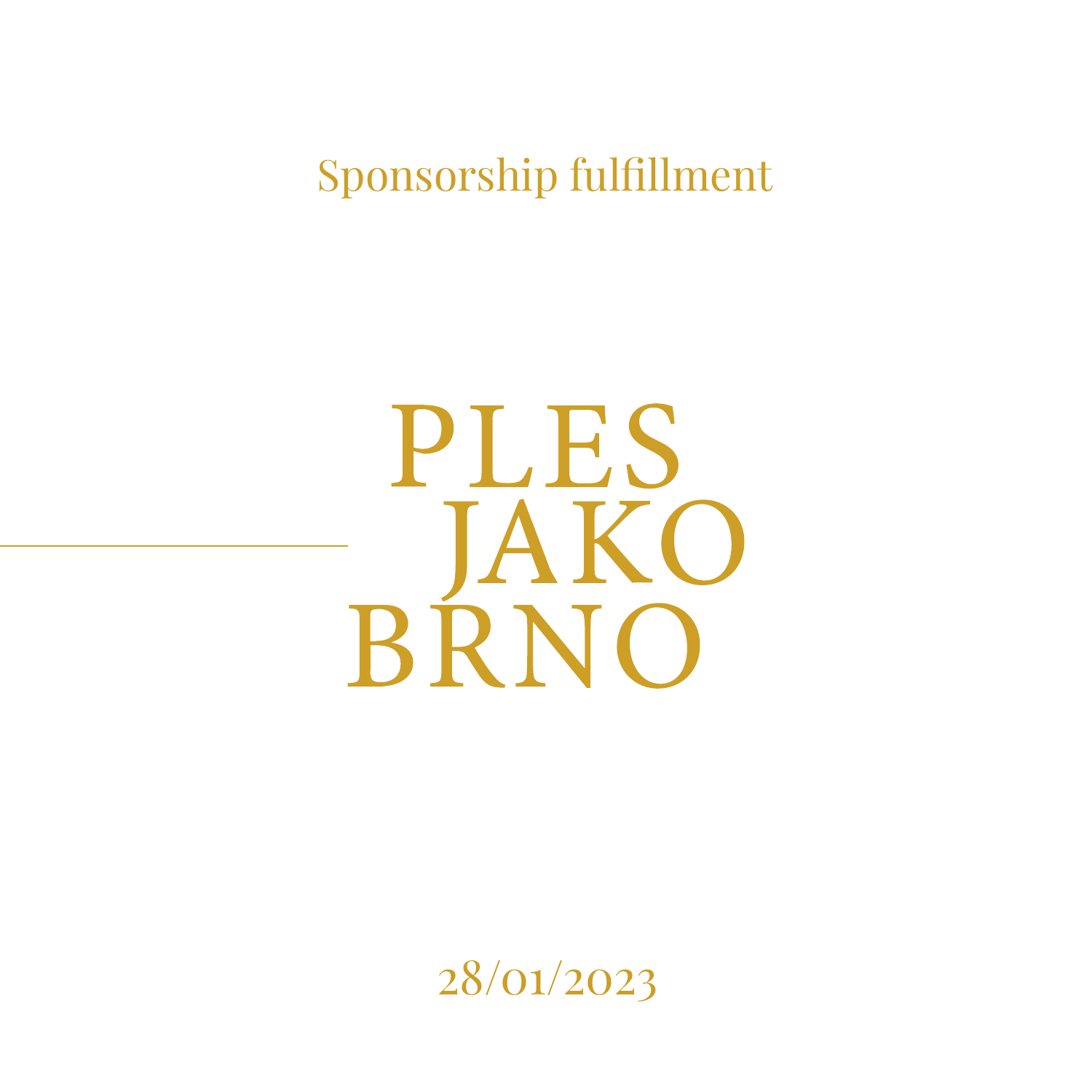

650 guests

Since 2016, "Ples jako Brno" is always sold out

10. jubileum

In 2022 we will celebrate the anniversary of the Ball together

#### 63% of guests

meet business partners at the Ball

80% of seats are reserved 9 months

before the Ball

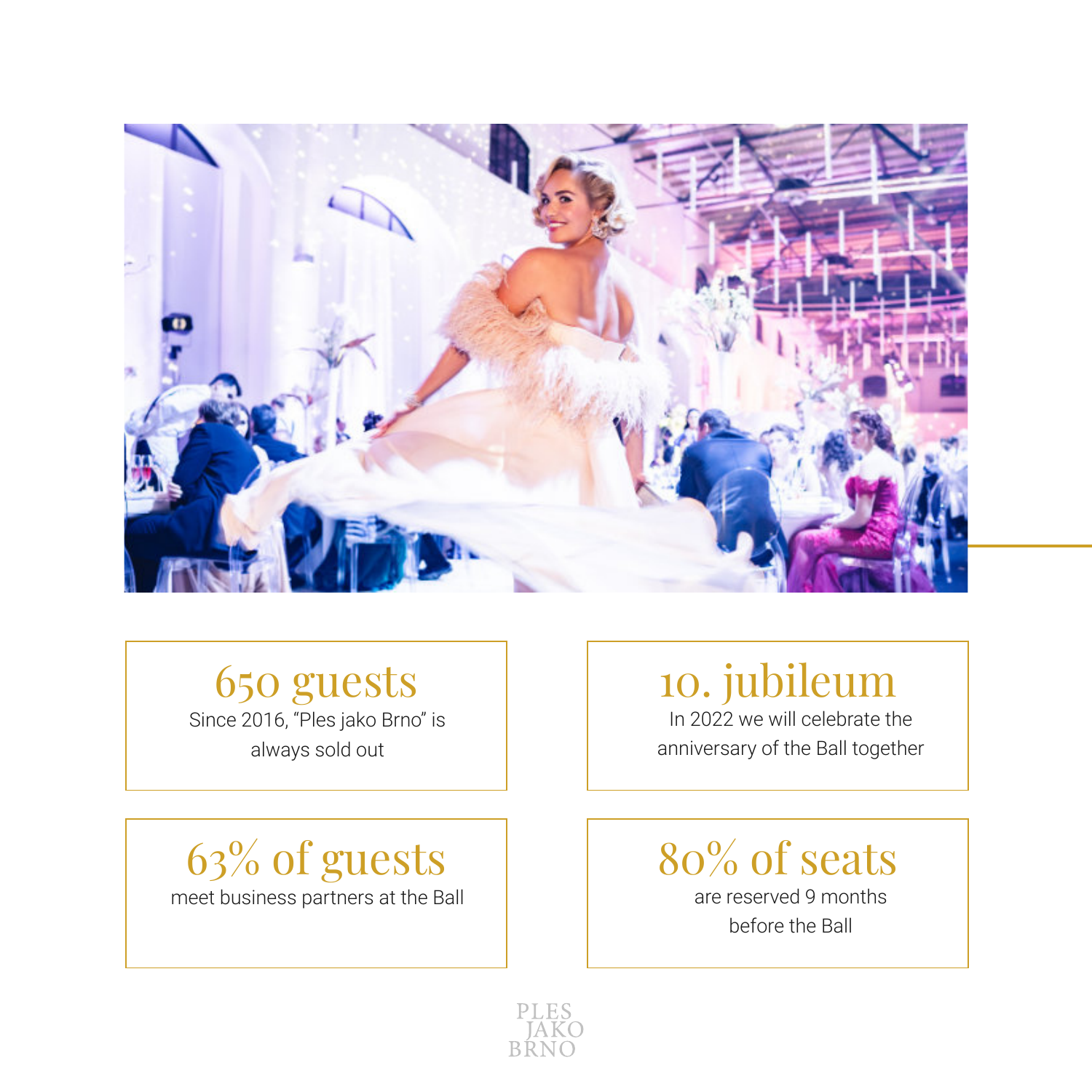#### 8 650 000 CZK

Media value of the Ball

3 000 000 people

Estimated media outreach of the Ball

340 s

Television broadcasting in primetime news

56 358

Organic range on Facebook in the 30-days period around the Ball

## Social networks

Instagram a Facebook

## Print media

MF DNES, Regionální deníky, Playboy, Aha, Blesk, Story, Top Class, Luxury Brno

#### TV & online

V Nova, Prima TV, iDnes.cz, Deník.cz, Blesk.cz, Super.cz and more

## Outdoor

More than 60 billboards and bigboards

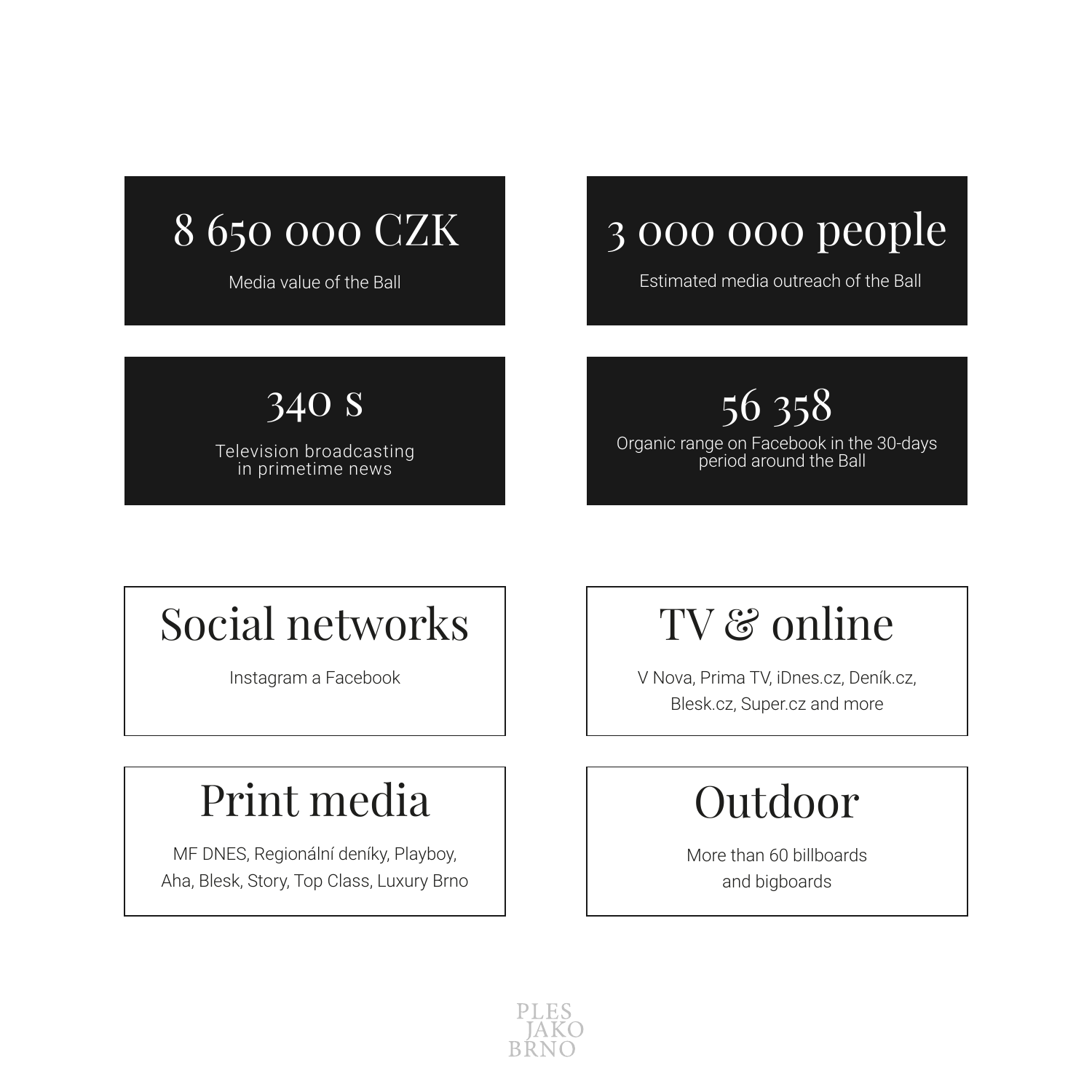#### Na brněnském plese pro smetánku servírovali ústřice i tradiční jelitko

#### C IT was less to at

 $0000$ 

Lodičky na vysokem podpatku, nákladný účes, motýlek. Tak vypadala povemá výbeva každelne páru. který v sobotu zavital do brněnské Fait Gallery. Už podevátě se tam konala neprestživější akoa brnénaké plesové sezony - Ples jako Brno.





## iDnes.cz deník.cz

#### Ples jako Brno vybral milion a půl. Nesnězené jídlo skončilo v azylovém domě

283,2030

#### 日日日

Vrcholem letošní brněnské plesové sezóny byl Ples jako Brno. Ani letos na něm nechyběla řada známých tváří. Po červeném koberci zamířili do bilostřibrně vyzdobeného sálu ozářeného stovkami světélek třeba manželé Taťána a Ondřej Gregor Brzobohatí nebo Česká Miss Nikol Švantnerová. Fotografie z plesu od samotných organizátorů si prohlédněte ve fotogalerii.



#### TV Nova | | Blesk.cz

Ples jako Brno zavzpomínal na Karla Gotta (+80). Jeho nesmrtelné hity roztančily sál!



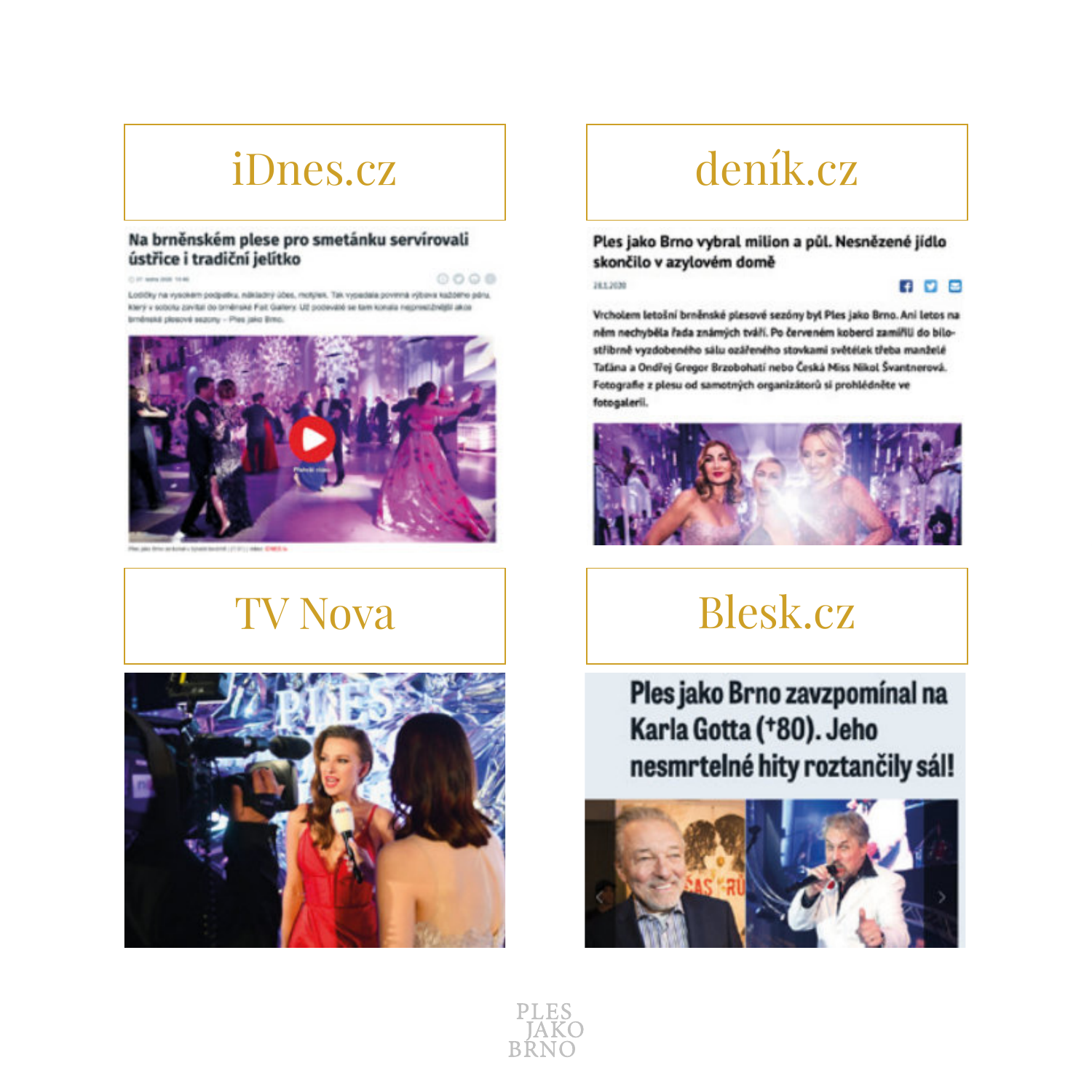# … be our partner

Associate your name with the uniqueness of "Ples jako Brno" as well as dozens of successful companies. Strengthen the value of your brand or present your products to the unique clientele of the ball directly during the event. We will gladly prepare the fulfilment plan to suit your needs.

Come meet with us to discuss your marketing plans and your ideas on what the cooperation with "Ples jako Brno" should bring you besides great entertainment and experience.

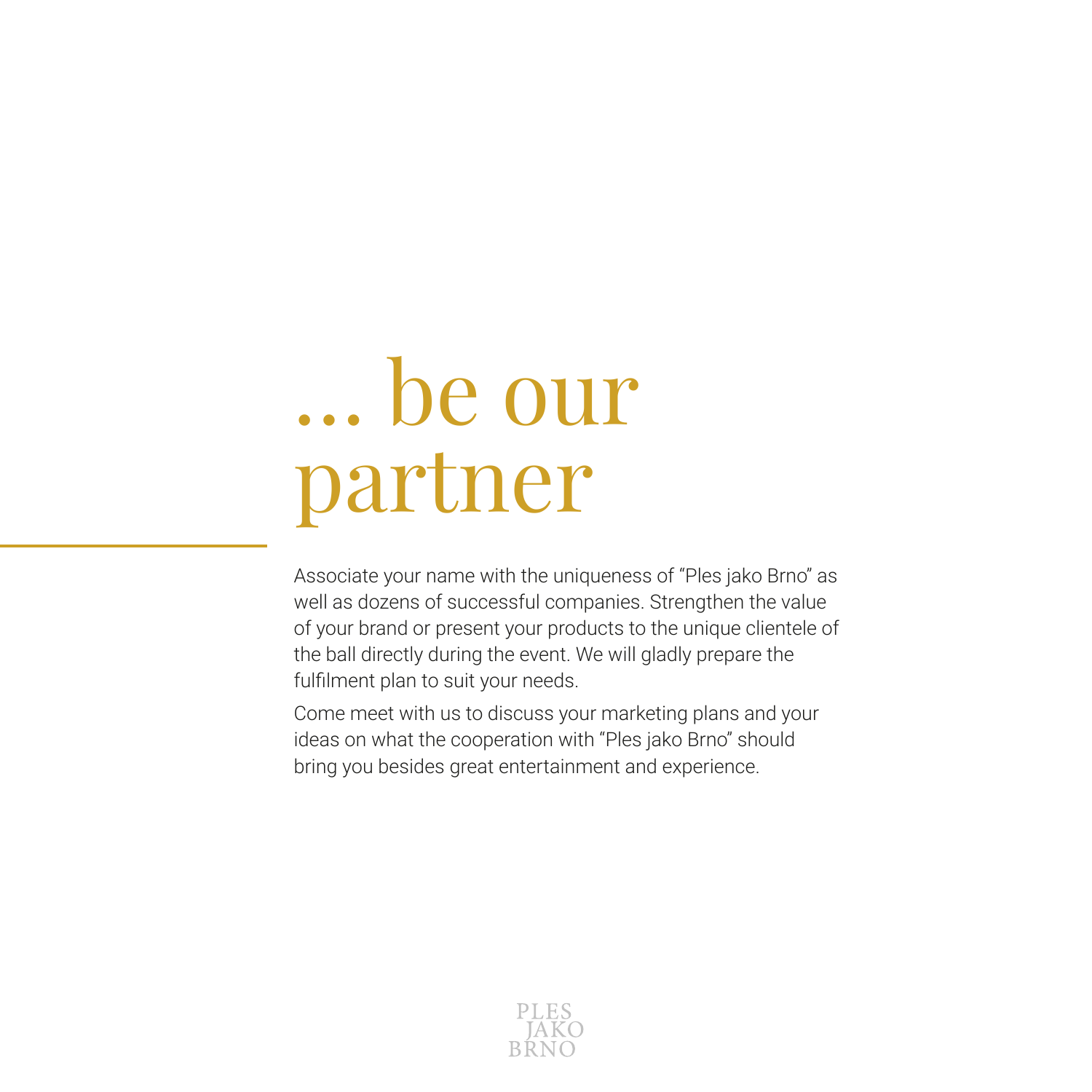## Presentation at the Ball

| 450 gift bags for guests                  | 30 000 CZK       |
|-------------------------------------------|------------------|
| Selling point                             | 50 - 100 000 CZK |
| Sponsorship film                          | 50 000 CZK       |
| Logo on LED screens 8x during the evening | 30 000 CZK       |
| Interview with the moderator on stage.    | 100 000 CZK      |

## Advertising carriers at the Ball

| approximate 2 pcs Bowflags in front of the entrance | 60 000 CZK |
|-----------------------------------------------------|------------|
| 2pcs Bowflags on the balcony                        | 40 000 CZK |
| apc Roll-up, advertising banners                    | 40 000 CZK |

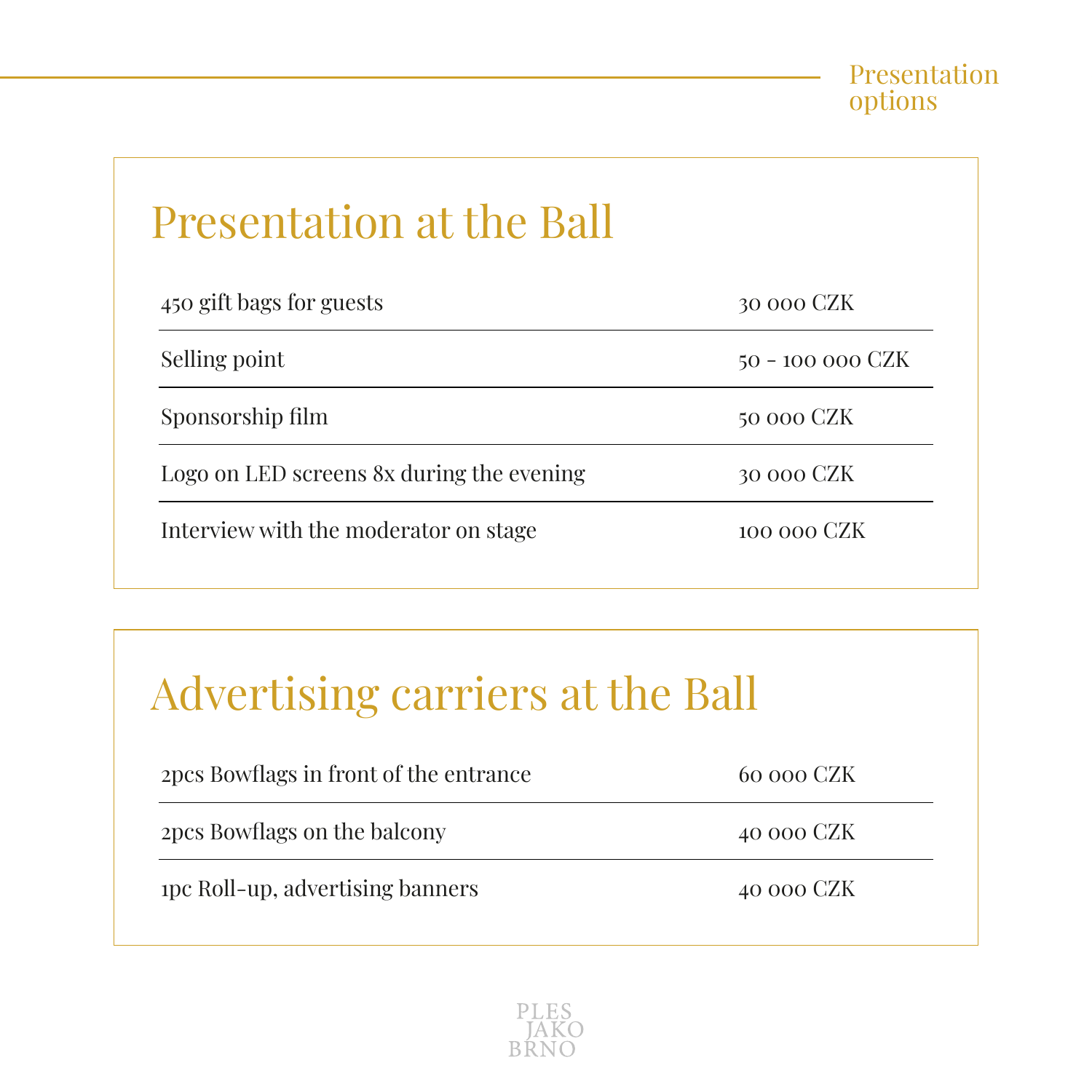| Shared advertising campaign                  |                     |  |  |  |  |
|----------------------------------------------|---------------------|--|--|--|--|
| Internet campaign associated with your brand | 30 000 CZK and more |  |  |  |  |
| Shared billboards with a partner             | 8 000 CZK/billboard |  |  |  |  |

|  |  | <b>Public relations</b> |  |
|--|--|-------------------------|--|
|  |  |                         |  |

Placement of the logo on the printed materials of the Ball 30 000 CZK

Logo on the ball panel in the partners section 30 000 CZK

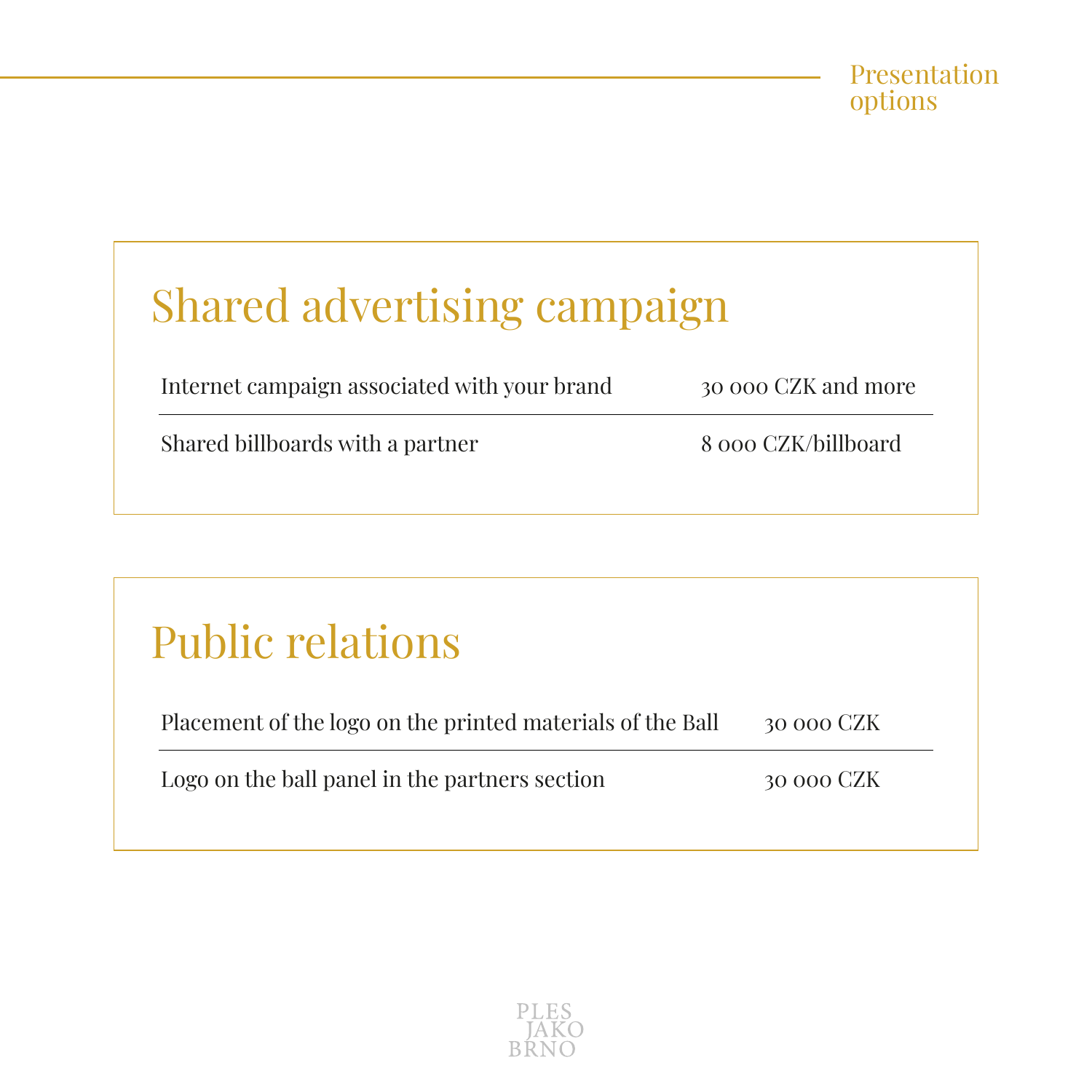## Partner

#### Partnership in the value of 50 000 CZK

Having a gift or presentation material in a gift bag for the guests. Hostesses give the gift bags to each couple upon leaving the Ball

Placement of the logo in the partner section on the "Ples jako Brno" website (basic)

Placement of the logo on the advertising panel at the Ball venue

## Partner

#### Partnership in the value of 150 000 CZK

Having a gift or presentation material in a gift bag for the guests. Hostesses give the gift bags to each couple upon leaving the Ball

Placement of the logo in the partner section on the "Ples jako Brno" website

Placement of the logo on the printed materials of the Ball

Placement of the logo on the advertising panel at the Ball venue

Displaying the company logo on all LED screens including the main stage during the Ball (4 times in total)

A Facebook post -promoting the partner or product

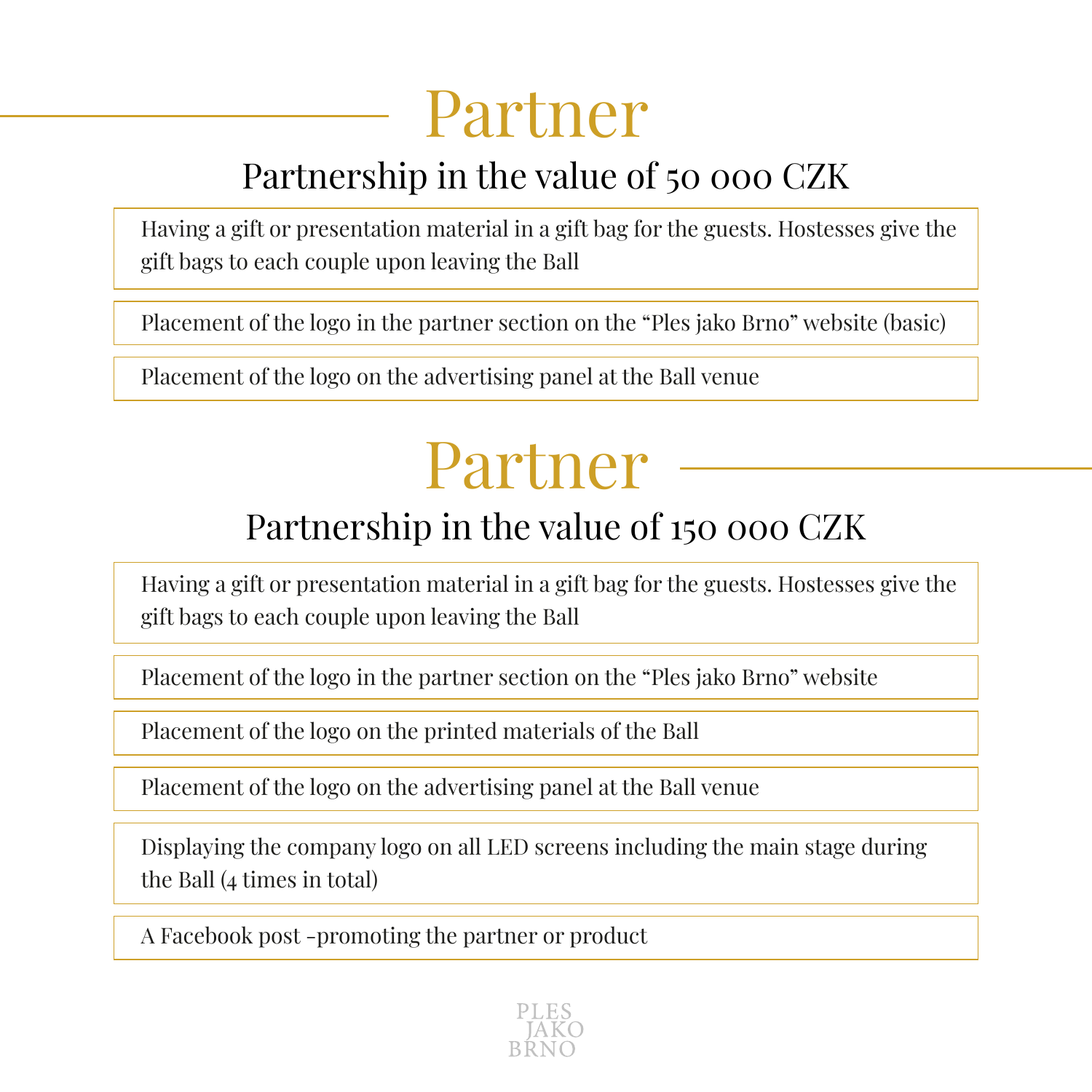## Hlavní partner

#### Partnership in the value of 250 000 CZK

Having a gift or presentation material in a gift bag for the guests. Hostesses give the gift bags to each couple upon leaving the Ball

Placement of the logo in the partner section on the "Ples jako Brno" website

Placement of the logo on the printed materials of the Ball

Placement of the logo on the advertising panel at the Ball venue

Projection of an advertising spot without sound (10 s) on all LED screens including the main stage during the Ball (6 times in total)

A Facebook post - promoting the partner or product

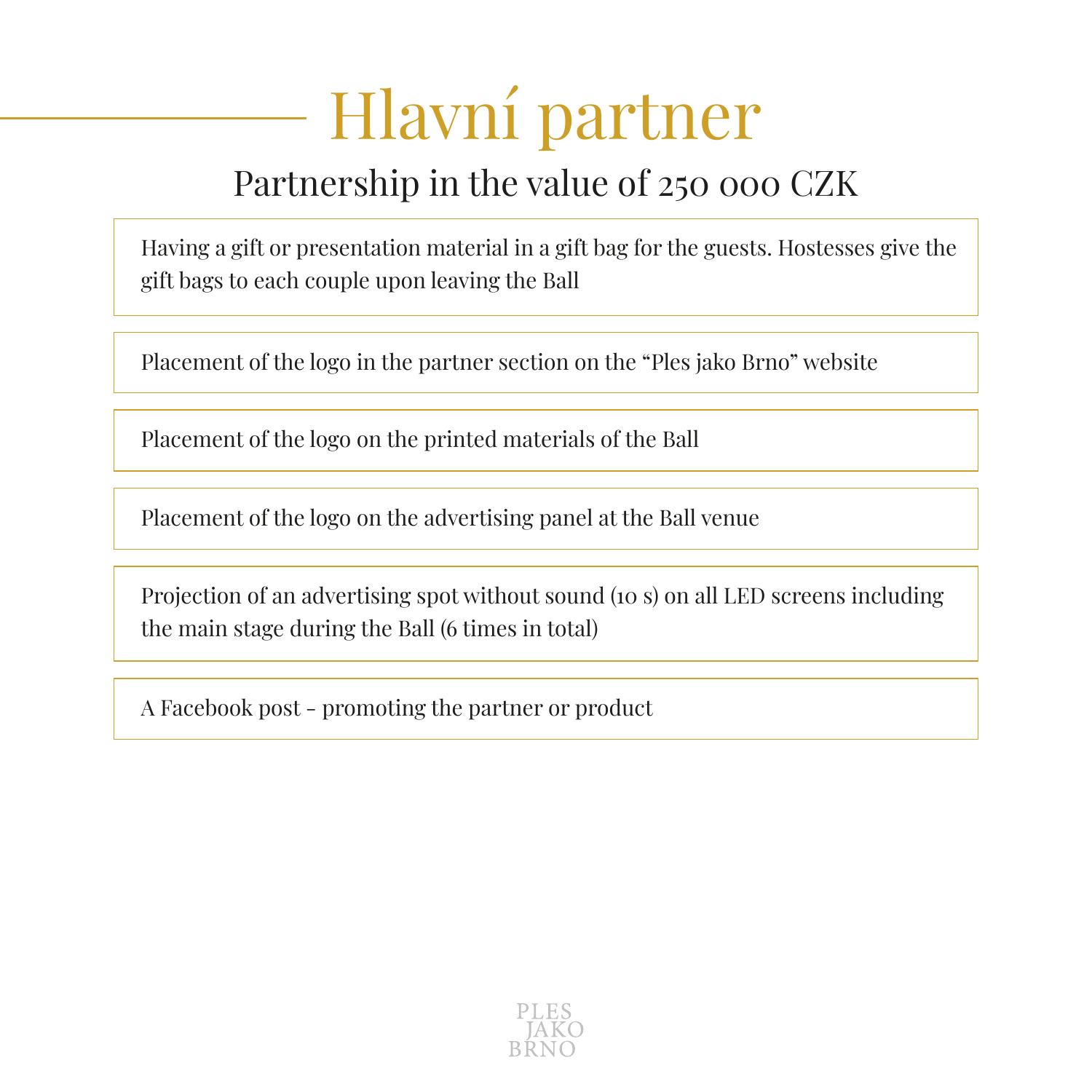## Main partner

#### Partnership in the value of 500 000 CZK

Having a gift or presentation material in a gift bag for the guests. Hostesses give the gift bags to each couple upon leaving the Ball

Placement of the logo in the partner section on the "Ples jako Brno" website

Placement of the logo on the printed materials of the Ball

Placement of the logo on the advertising panel at the Ball venue

Projection of an advertising spot without sound (10 s) on all LED screens including the main stage during the Ball (6 times in total)

Advertising spot before opening the evening

Mention by the moderator - thanks to the partner

Presentation stand

A Facebook post -promoting the partner or product

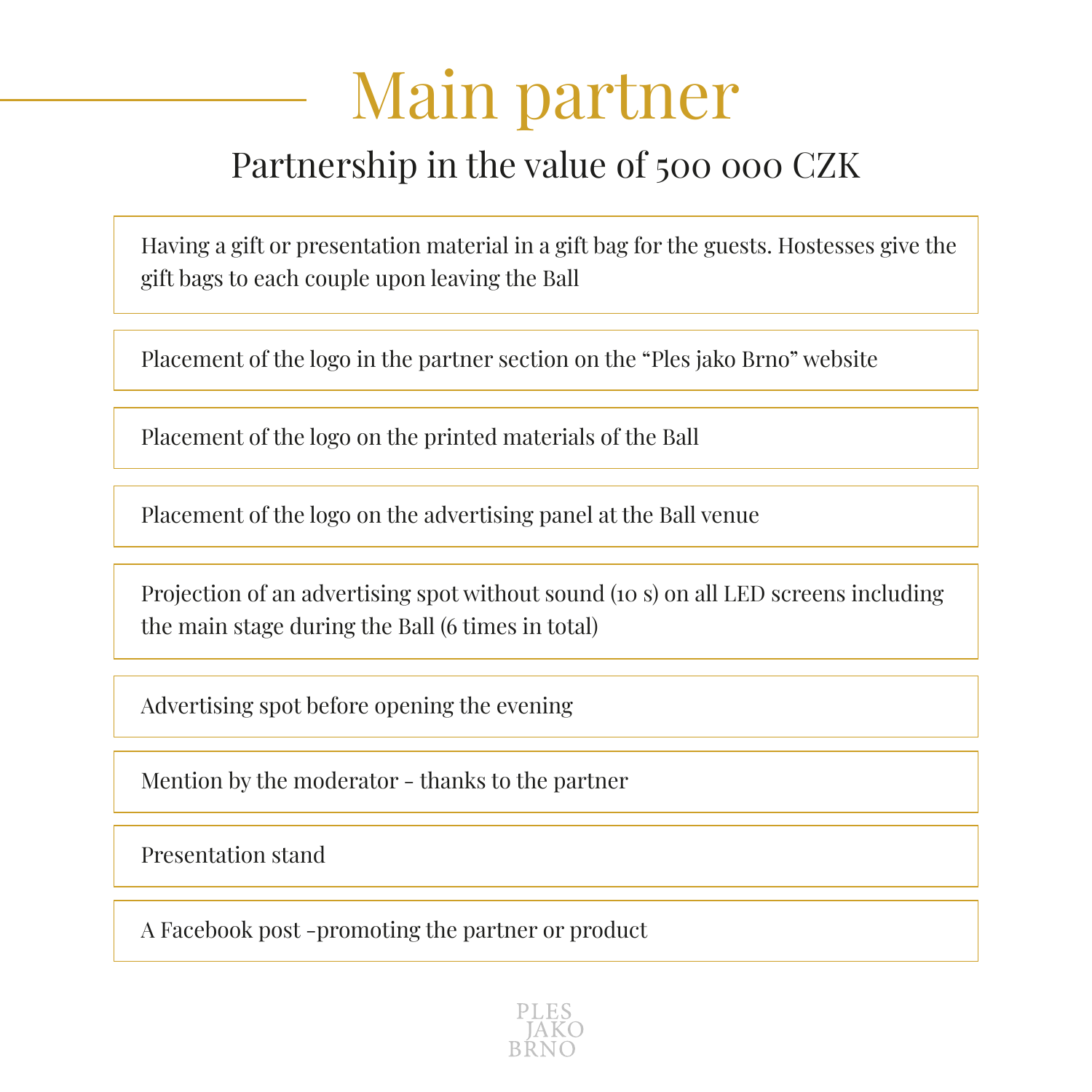## General partner

#### Partnership in the value of 1 000 000 CZK

We offer general partnerships exclusively to a maximum of 2 subjects

We will prepare a specific fulfilment plan tailored to your preferences and requirements

## Titular partner

#### Partnership in the value of 2 000 000 CZK

We offer the titular partnership exclusively to a single subject

We will prepare a specific fulfilment plan tailored to your preferences and requirements

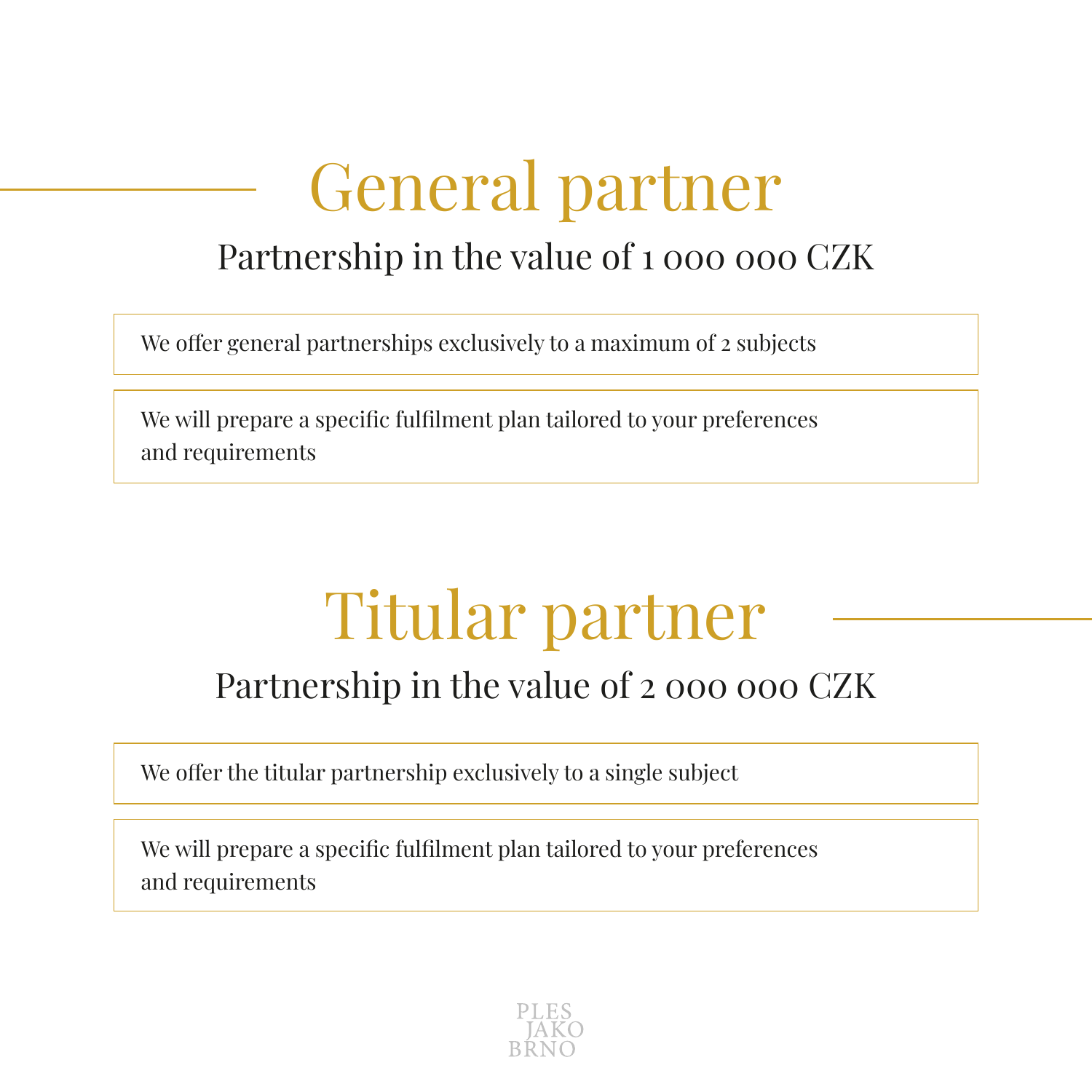



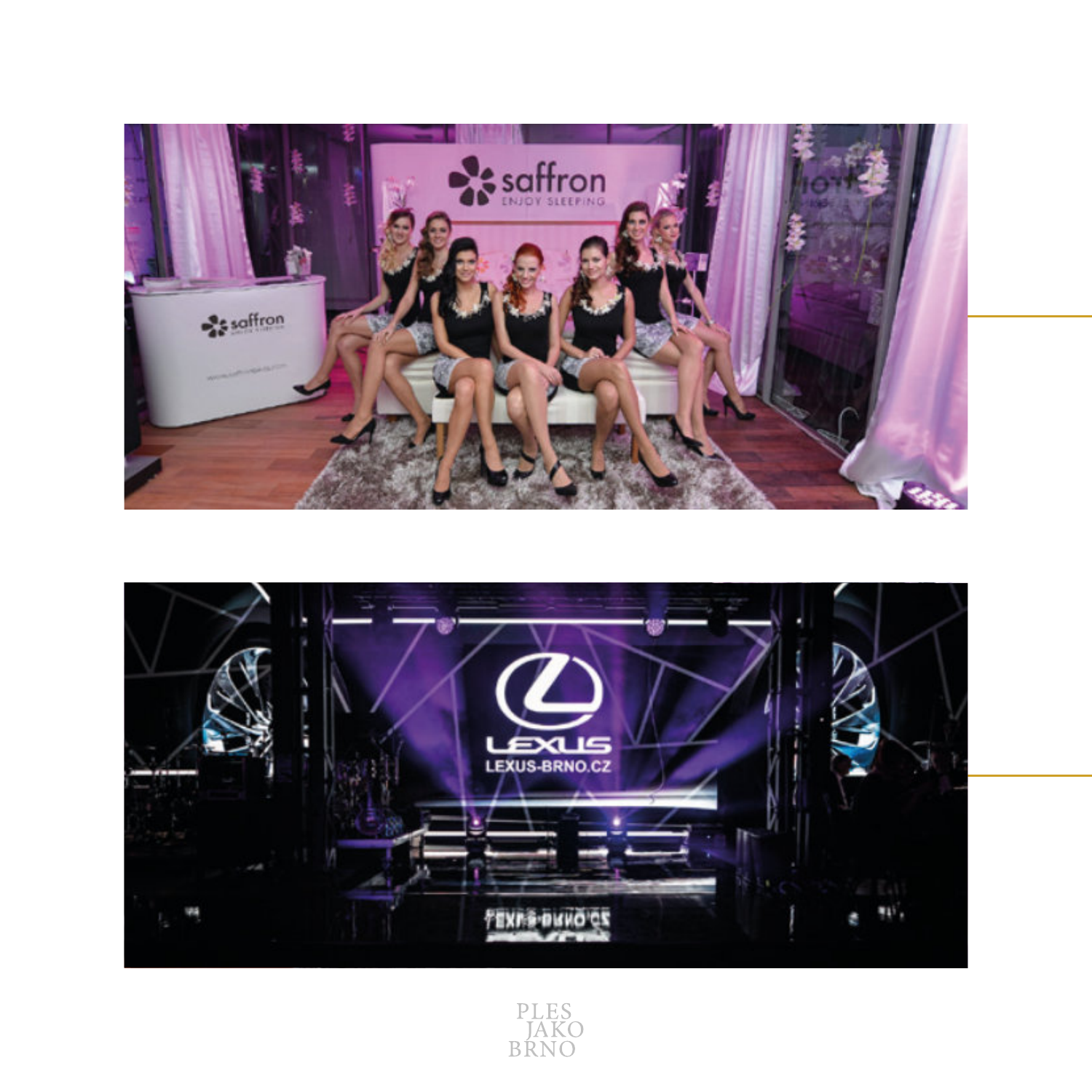